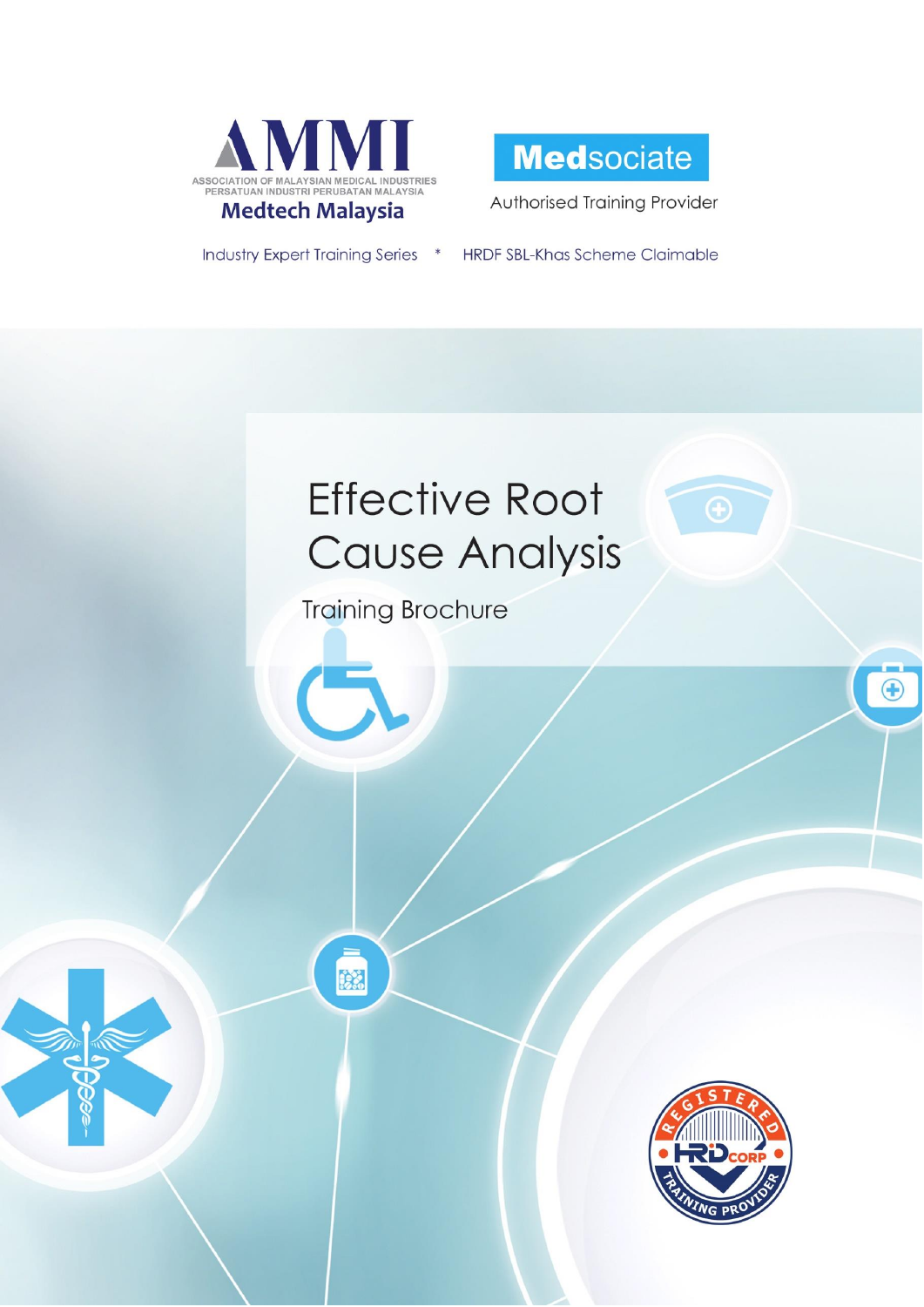## **INTRODUCTION**

Root Cause Analysis (RCA) is one of the most common actions required at every organization not only to solve day-to-day operational problems but play important role in other improvement activities such as lean sigma, risk management etc.

Root cause analysis (RCA) involves searching backwards from an undesirable effect (or problem) to its cause(s) and addressing those causes to effectively prevent recurrence.

This online training provides the learner with a basic understanding of the principles and techniques of effective Root Cause Analysis and providing concepts needed to effectively perform investigation. The course is ideal for anyone who needs to understand the terminology and process of effective RCA.

## **COURSE OBJECTIVES**

This training enables learners to:

- Understand the importance of getting to the root cause of a problem to assure that it is eliminated for good.
- Recognize common barriers to root cause analysis and apply techniques to overcome those barriers.

## **COURSE OUTLINES**

- Introduction
- Challenge in root cause analysis
- Benefit of effective root cause analysis
- Symptoms vs Cause of Problem
- Contribution factor vs root cause
- Type of root cause
- Root Cause Analysis Problem Solving Model
- Root Cause Analysis Tools
- Actions to prevent future problem- Corrective Action Preventive Action
- Human Error
- Root Cause analysis in a regulated environment
- Tips for performing effective root cause analysis

## **TARGET AUDIENCE**

Manager, team leader, quality assurance engineer/executive, supervisor or facilitator in charge of problem-solving or initiating improvements.

### **DURATION**

**1 full day** course running from 9am to 5pm with 1 hour lunch break in between.

## **MODE OF TRAINING**

Remote Online Training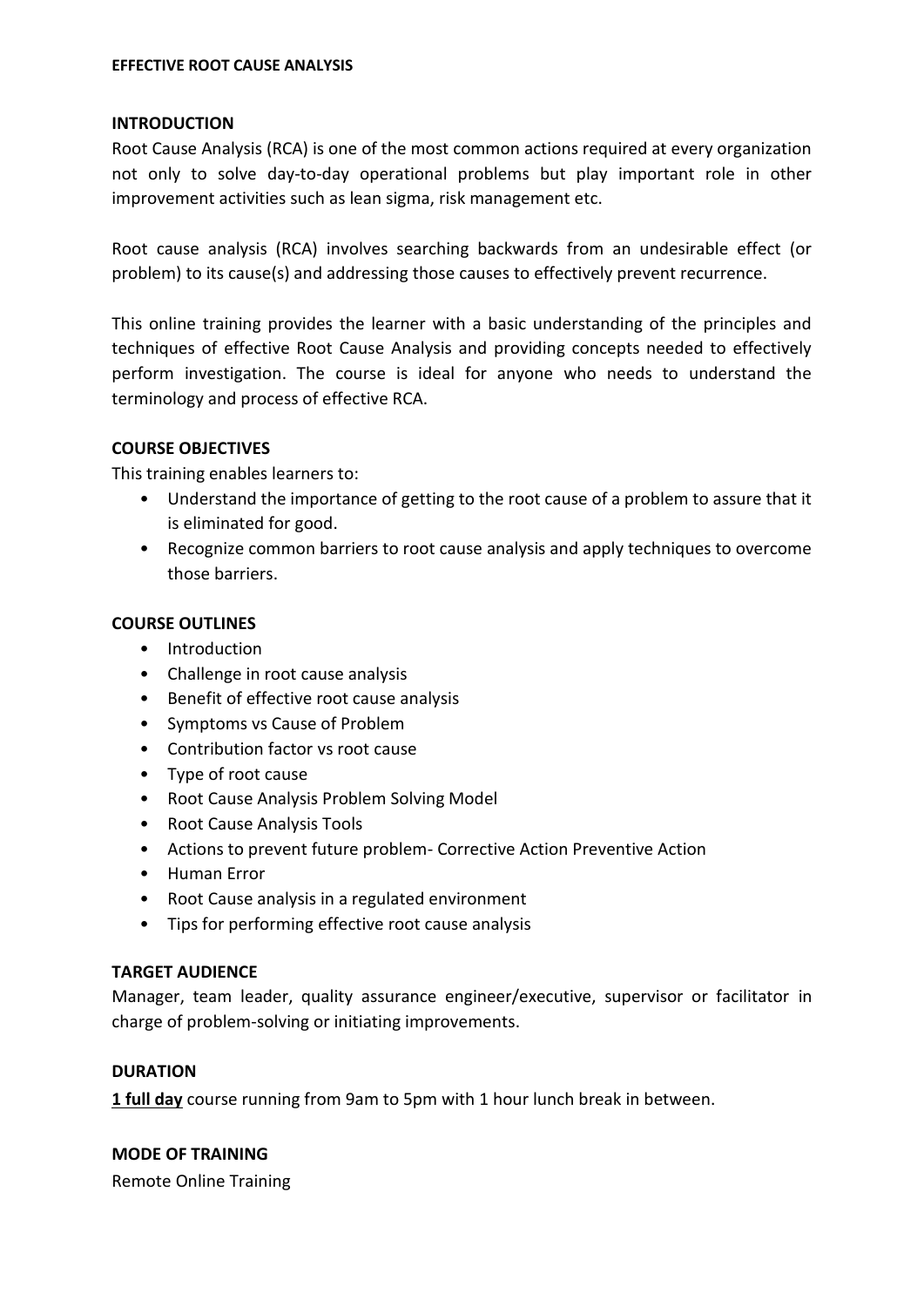#### **EFFECTIVE ROOT CAUSE ANALYSIS**

#### **TRAINER'S PROFILE**

Harry Wong has over 19 years' of professional work experience in Quality Assurance of medical device, Ceramic Former and Metal Stamping for Electrical, Electronics and Automotive industries. He currently holds the position of Senior Manager, Global Complaint and Risk Management, Global Quality Assurance in one of the global leaders in protection solutions. As the subject matter expert of risk management, he provides advice, direction and training for Risk Management personnel across global sites and facilities; ensuring their risk management process complies with all necessary regulatory standards including QSR (FDA), MDD and ISO requirements. He is responsible for developing the global harmonized risk management SOP and tools which are implemented in the global organization facilities and sites.

Harry Wong is also an ASQ Certified Quality Engineer and Lead Auditor for ISO 9001 and ISO 13485 and has extensive involvement in mock audits for global sites preparing for CCC, ANVISA, SEI and FDA.

### **PAYMENT AND CONFIRMATION OF REGISTRATION**

## **Option 1: HRDCorp Claim under SBL-Khas Scheme**

A quotation together with course outlines and course agenda will be sent to you for HRDCorp grant application upon confirmation of the training. Please send us the grant application number for our record upon submission.

### **Option 2: Self-paying**

### **2a) Direct Bank-in or via E-Banking**

An invoice will be sent to you within 3 working days upon your registration. Please note that any Early Bird Discounts (for registration within validity period) will be reflected in the invoice. Please email us (admin@medsociate.com) the bank-in slip / remittance slip once the payment is made.

Please refer the following bank account details: Beneficiary Name: Medsociate Sdn Bhd Bank Account Number: 230-302-078-2 Bank: UOB Bank Swift Code: UOVBMYKL For Government Sector - A Local Order (LO) or letter of approval to participate must be submitted before your registration can be confirmed.

### **2b) Direct Online Payment**

You may choose to make credit card payment via Paypal. An invoice with payment link will be sent to your email address separately when you choose this option.